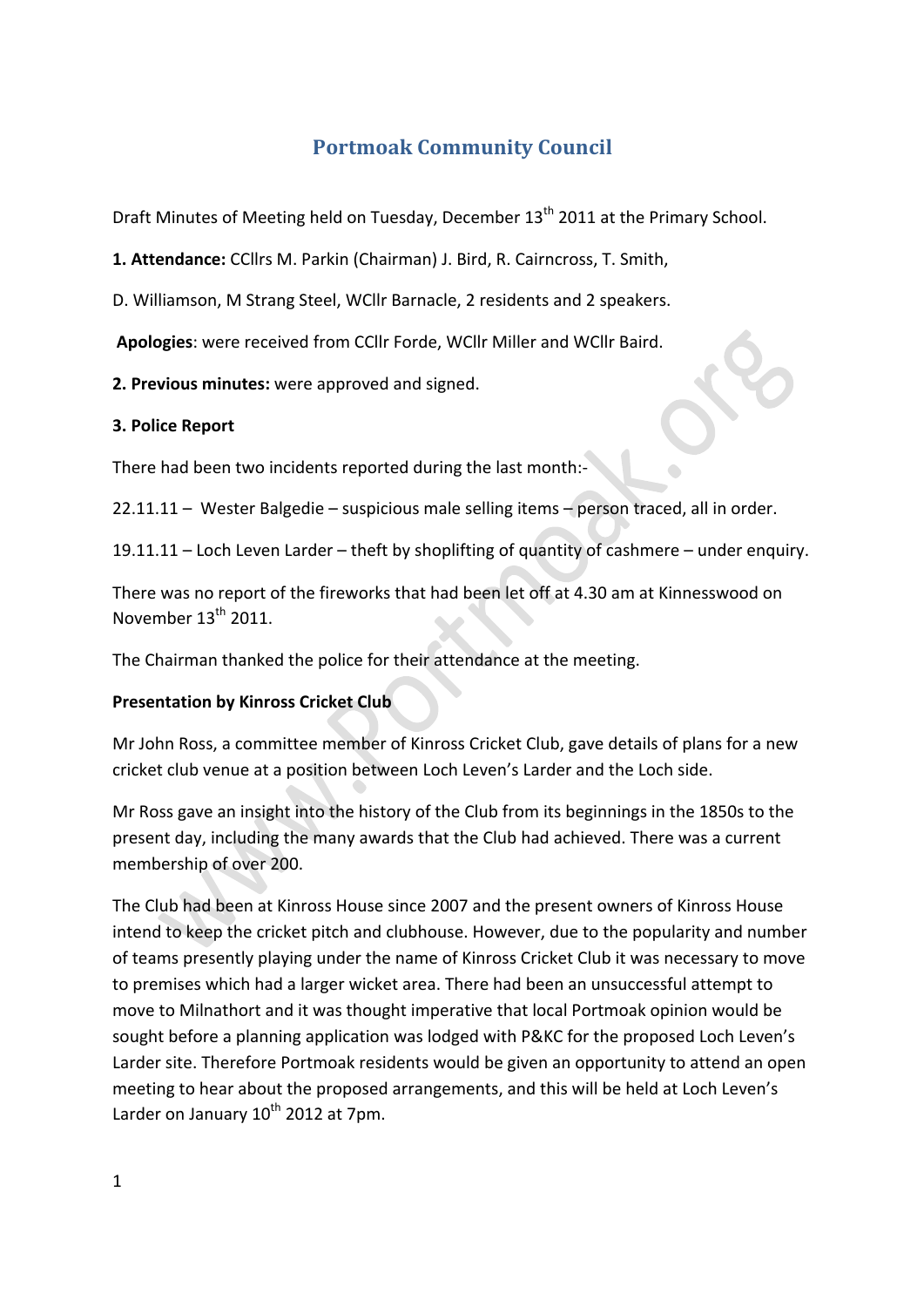The new access to the site, together with car parking for approximately 20 cars, would be in the area between the present entrance to Loch Leven's Larder and Channel Bend, where there is an existing entrance to the farm.

It was not anticipated that walkers would be at risk from cricket balls, and there would not be any night time activity at the clubhouse, and no floodlighting.

Following a question from WCllr Barnacle it was indicated that the future name of the Club might be changed to Kinross-shire County Cricket Club.

The Chairman thanked Mr Ross for attending the meeting, and after some discussion it was agreed that the CC supports the idea of the new Cricket Club ground at Loch Leven's Larder.

## **4. Treasurers report:**

There was a total of £1243.09 in the account.

## **5. Matters arising from previous meetings**

1. Stephens Field: No further update.

#### 2. Build Outs:

Following a meeting with Jillian Robinson, P&KC Principal Engineer, Traffic and Road Safety, new bollards would be ordered with the earliest delivery date of 19 December 2011.

These bollards will be a different make, and have reflective material and keep right/keep left arrows on both sides. They will not be lit by an external source, but will have internal illumination of some parts. They are scheduled for installation at the end of January 2011.

The proposed build-out and bollard on the B920 at the south end of Scotlandwell has been added to the 2012/13 list of works with a view to installing this early in the new financial year. 

## 3. Speed Limit changes:

With regard to the extension of the 30mph speed limit on the B920 at Scotlandwell, this was to be done as part of the housing development proposals. However this development is progressing slowly and for the sake of safety in this particular area the matter will be progressed and a report is being prepared for the next P&KC Enterprise & Infrastructure Committee meeting on 25 January 2012. Once Committee approval is given the statutory consultation process will commence. This is a lengthy process.

As part of these proposals it is proposed to remove the countdown signs on the Causeway on the approach to Scotlandwell, as the policy for the use of these signs has changed in that they will only be erected where visibility of the speed limit ahead is restricted.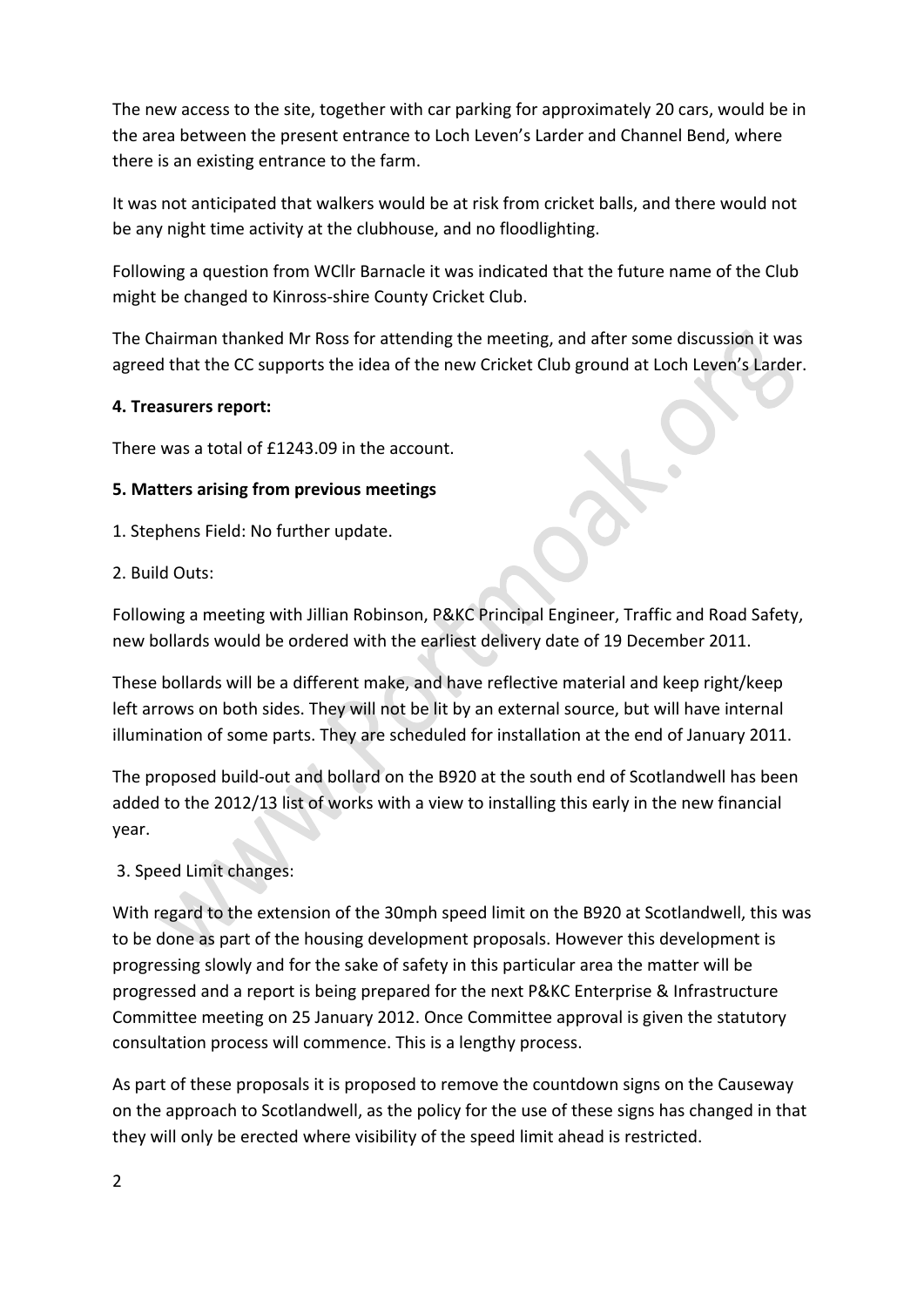4. Kinnesswood Bus Shelter:

The Chairman had met with P&KC on site. There was no capital budget available although it was agreed to carry out some maintenance work.

5. Bus Stop at Scotlandwell:

The bus stop would be moved to a position where there was more pavement room for passengers waiting for buses.

The idea of the bus stopping on the B920 in the area around Wellside Motors was not feasible due to problems with reversing.

6. Formula for the Regulation of Water Level in Loch Leven:

No further progress.

7. Gritting and Snow Clearing :

There had still not been any response from P&KC re the report submitted by the CC in April 2011. It was also noted that there had not been a response to last year's submission.

There was some discussion on what were considered priority routes within Portmoak and on what basis they should be determined.

8. A dog waste bin had been requested to be sited at the top of the Grahamstone track.

## **Mr George Lawrie attended the meeting to give an update on TRACKS projects**

There were ongoing discussions with the landowners for the completion of the Loch Leven route although agreement had been reached for a route through the RSPB grounds. Funding was in place to complete the route.

There were ongoing discussions with SUSTRANS to join the Loch Trail in the Channel Farm area and a planning application had just been submitted to P&KC although this was not known to the CC at the time.

There was much discussion on the proposed A911 pedestrian route between Loch Leven's Larder, Wester Balgedie and Easter Balgedie. There were a number of issues discussed and it was appreciated that there were various good and bad points for both routes. It was suggested that the CC could be the vehicle for receiving suggestions from the residents on the comments discussed.

Negotiations were ongoing with Grahamstone for a path alongside the water course to the Moss from the Heritage Trail.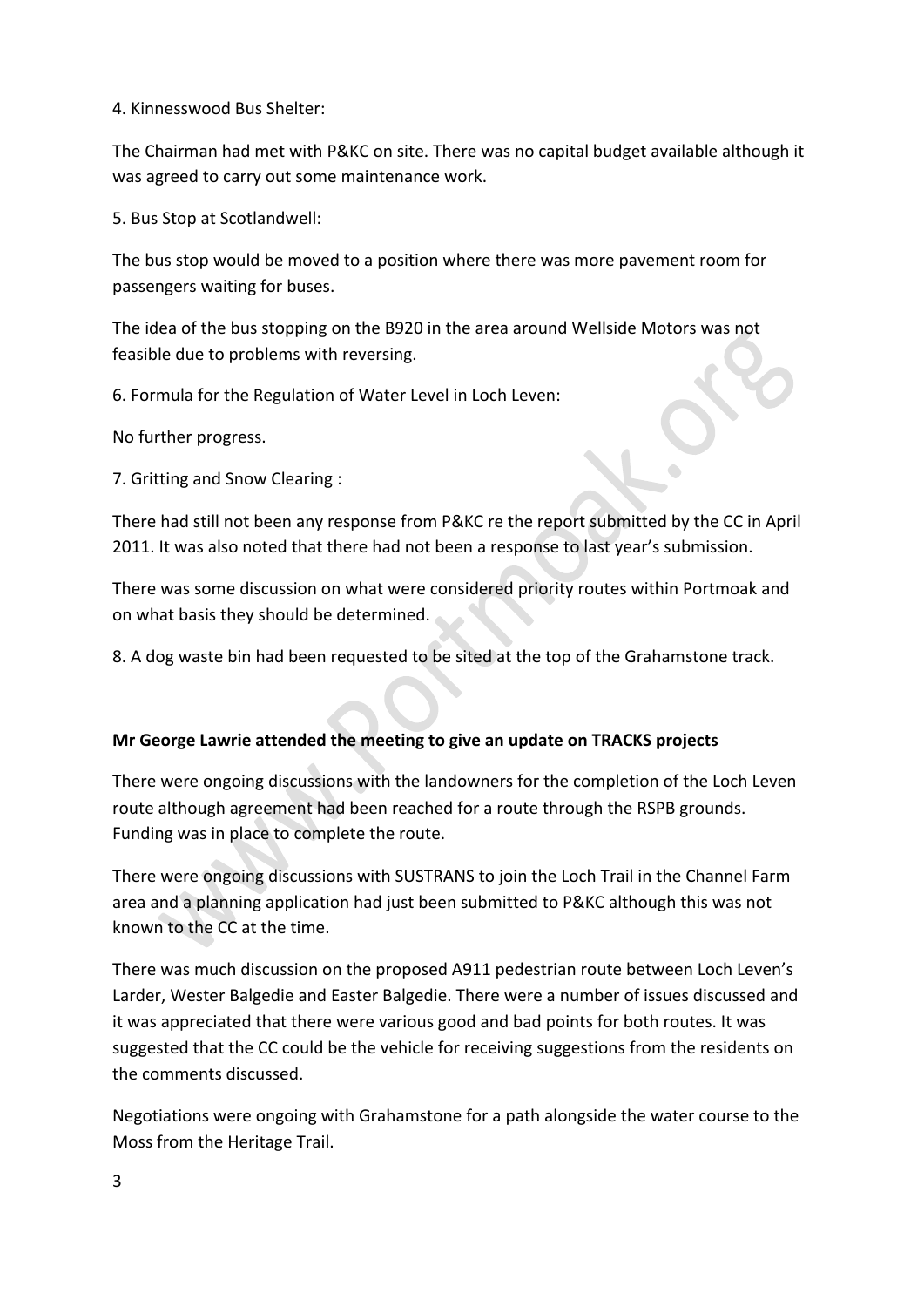The funding for maintenance of the walkways will be a continual problem.

There has been a partnership agreement signed with Fife Countryside Trust for a path from the top of the Lomond Hills towards the trail, and a meeting is planned for January 16th 2012 to discuss possible routes.

CCIIr Cairncross asked if proper landscaping plans and car parking arrangements had been made for the future SUSTRANS project at Channel Farm since the CC were not aware of this project at this stage.

Although Dryside Road is impassable with overgrown hedges and fences, it is still considered to be a core path.

It was agreed to put a TRACKS update on the March 2012 agenda.

CCIIr Strang Steel informed the meeting that the core path plan has received agreement from the Government, although it is not known what changes have been made. It will now need approval by P&KC at a meeting on January 25th 2012. Further details should be available online shortly.

## **6. Reports**

## **Roads and Paths**

Work was still required on the MBW culvert as previously stated. This is in hand with CCllr Tom Smith.

# **Planning**

Three applications had been considered since the last meeting. The CC had recommended two for approval. 11/01936/FLL (rear extension at Bishop Terrace Kinnesswood) and 11/01764/FLL (alterations at Bankfoot Cottage Scotlandwell) and one for objection - a new house at Easter Balgedie - 11/01780/FLL.

The Council was considering an application for a house and associated buildings at the Livery Stable, Scotlandwell (11/01917/FLL).

11/00922/IPL Colzie House, Easter Balgedie, erection of a dwelling-house in principle. This application had been refused by PKC, but has now been taken to appeal with the Local Review Body.

Full details of all applications and decisions can be found on the Portmoak CC website.

Ongoing discussions with P&KC planning and legal departments, as detailed previously, are progressing.